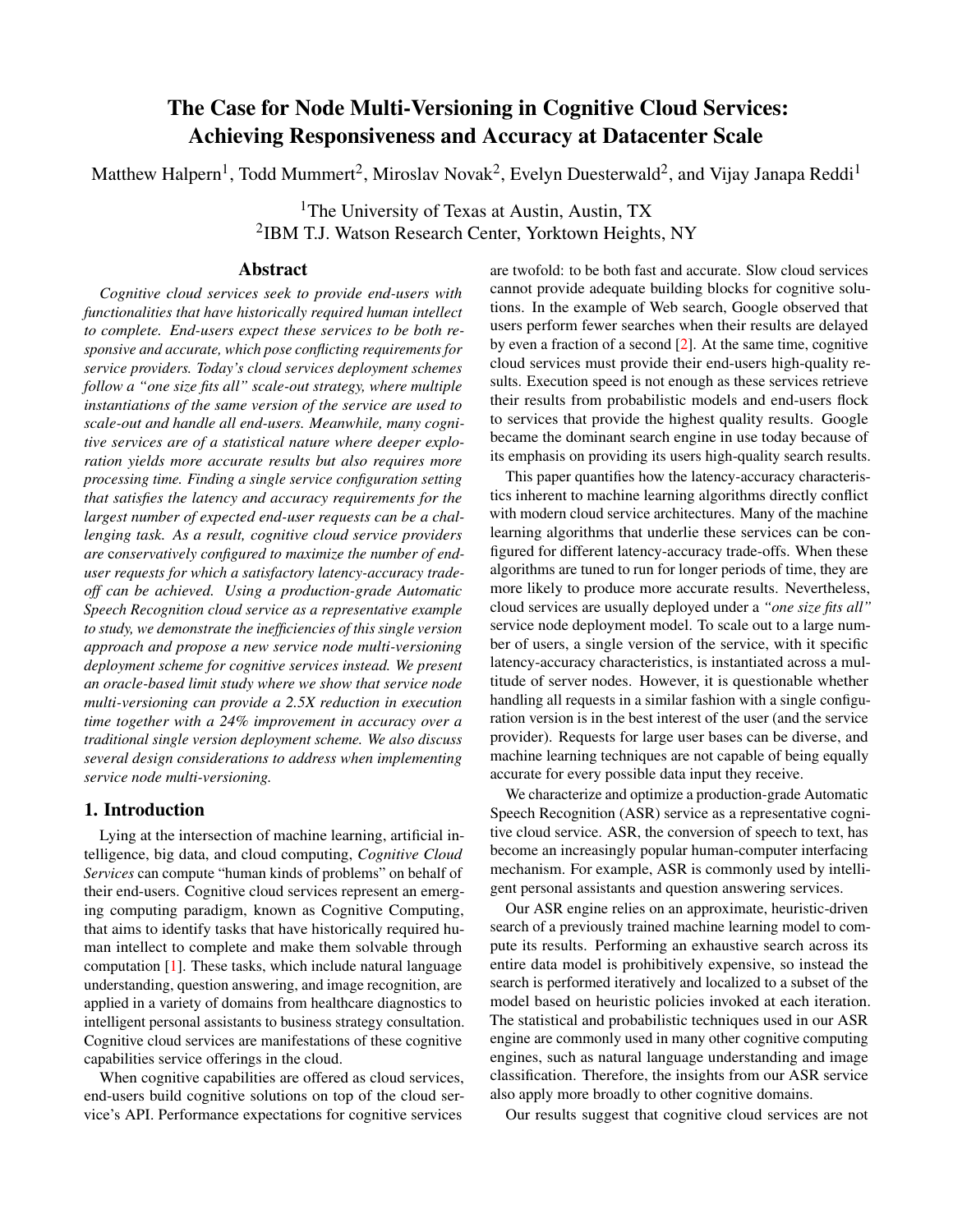<span id="page-1-0"></span>

**Fig. 1: Our ASR processing pipeline. The utterance (i.e. segment of human speech) is broken up into frames. Features (i.e. signal metrics) are extracted from each frame to be used to in a graph-based probabilistic model of the spoken language. An approximate, heuristic-driven search is performed on this model to quickly hypothesize what words have been spoken.**

amenable to the conventional "one size fits all" cloud service node deployment approach. Digging deeper into the individual latency-accuracy characteristics of 35,000 different service requests for our ASR service, we find that 21% of them are sensitive to the ASR's dynamic search configuration. These sensitive requests exhibit dramatic latency and accuracy characteristics: the configuration either results in excessive processing time or does not provide suitable levels of accuracy. The most responsive search configuration has 1.9X more error than the most accurate configuration while the most accurate configuration takes five times longer to process requests. Additionally, no one configuration provides the most accurate results for all user requests because of idiosyncracies associated with the nature of the search's heuristic policies.

To mitigate the contention between latency and accuracy, we propose service node multi-versioning. Service node multiversioning simultaneously deploys a variety of service versions each configured for different latency-accuracy trade-offs. In the presence of an oracle request routing scheme, service node multi-versioning can provide both a 2.5X latency and 25% error reduction over the most accurate single service version. Service node multi-versioning introduces new service architecture design considerations, which we discuss.

## 2. Automatic Speech Recognition (ASR)

This section presents the automatic speech recognition (ASR) engine we study throughout the remainder of the paper. ASR is the process of converting human speech into readable text in real-time. As with most cognitive computing workloads, our ASR engine employs sophisticated probabilistic models and computationally intensive machine learning algorithms.

Our ASR engine architecture is shown in Fig. [1.](#page-1-0) In its simplest form, ASR is graph-based search problem. Given an utterance (i.e. human speech sample), the ASR engine tries to correctly recognize the sequence of spoken words in a probabilistic graph-based representation of human speech (i.e. hidden markov model). This graph, which incorporates word pronunciation and semantic models (i.e. acoustic and language models, respectively), is iteratively searched by breaking down the utterance into a sequence of frames. However, searching the entire graph is prohibitively expensive, so an approximate heuristic search (i.e. beam search) is used instead. We now explain the relevant components in more detail:

Feature Extraction An utterance passed as an input into the ASR service is processed as a sequence of regularly segmented intervals of speech, known as *f*rames. Typically, frames are intentionally sized to about 100ms to correspond to individual phonemes, the distinct units of sounds a speaker can make within a language. A set of *o*bservables, or a feature vector based on acoustic properties  $\{O\} = \{F_1, F_2, ..., F_N\}$ , is calculated for each frame. Using the observables, instead of the audio's raw digital signal, allows the frame to be represented in a compact and robust manner within the probabilistic models used throughout the remainder of the ASR engine.

Acoustic Model The acoustic model provides the probability that a particular frame corresponds to a specific phoneme. Given the frame's set of observables {*O*}, the acoustic model provides the probabilities that each phoneme could have produced that particular set of observables, *P*({*O*}|*Phoneme*). This also includes determining whether a phoneme is present in the frame because an utterance may include moments of silence as the speaker can pause between words. Furthermore, each phoneme is pronounced slightly differently due to coarticulation caused by surrounding phonemes (acoustic context), which the model must also take into account. This produces several thousands of different cases that require a deep neural network (DNN), trained on hours of transcribed audio, to affordably track. A deep neural network (DNN) generates the acoustic model for a particular utterance based on viewing the set of observables for all of the frames that form the utterance.

Language Model The language model provides the probabilities of occurrence for the words of a given language. Most language models are based on the *n*-gram model. The *n*-gram model provides the probability that a given word occurs after a specific sequence of *n*−1 words. Therefore, the language model captures the context in which a particular word is used. The language model is constructed a priori by looking at a large corpus of speech transcripts, books, and other texts.

Hidden Markov Model The hidden markov model (HMM) combines the acoustic and language models together to form a graph-based representation of human speech. A HMM is a graph-based representation of a random process that cannot be viewed directly, but only through observables. In the case of ASR, we want to know what words (i.e. sequences of sub-phonemic units) were spoken in the utterance, but we only have access to observations (i.e. extracted features)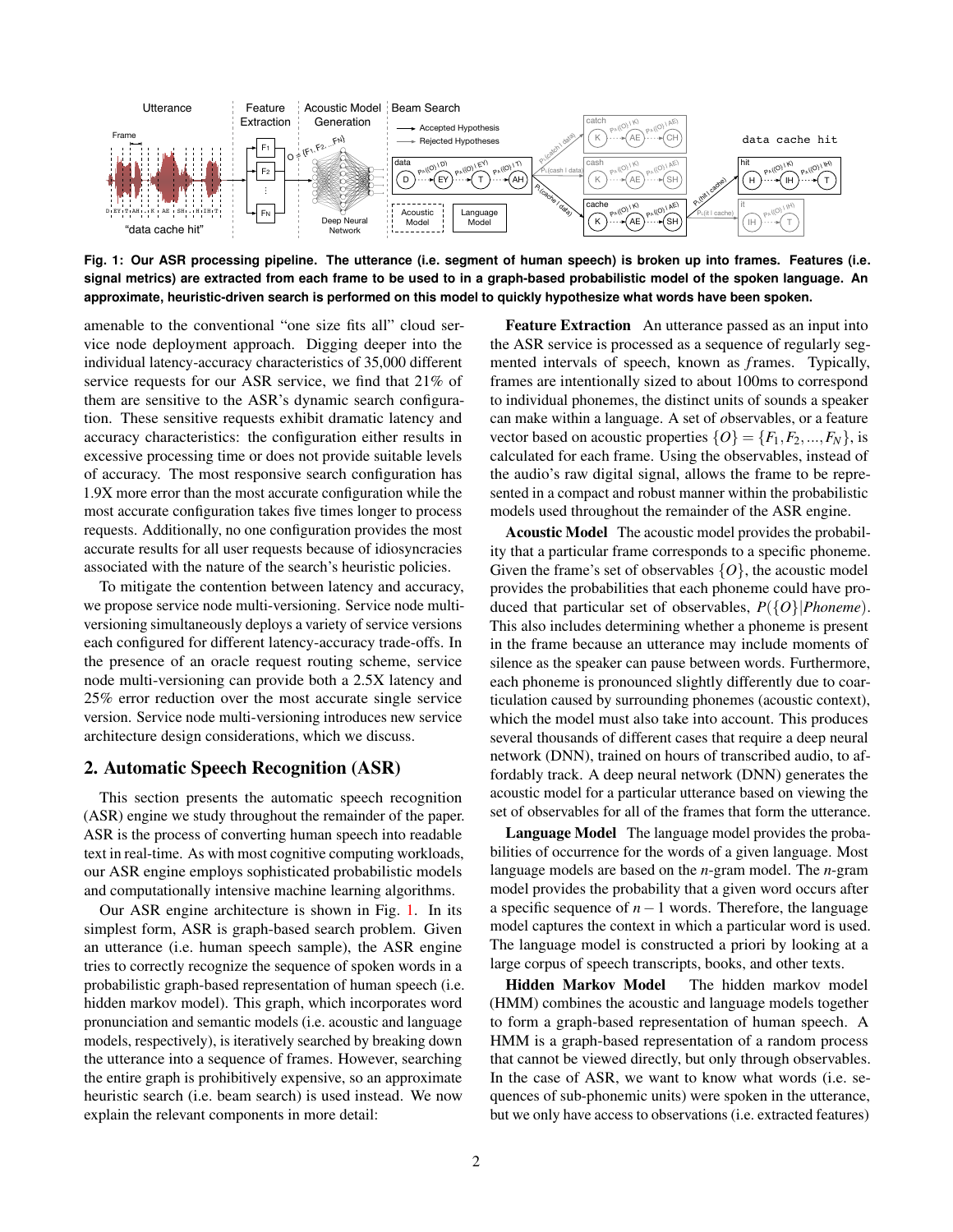from the utterance's audio signal that corresponds to the words spoken. Therefore, the HMM is a network where two nodes corresponding to two sub-phonemic units are connected by a directed edge if one can follow the other with some probability, which is the edge's weight. A path in the HMM corresponds to a sequence of spoken words whose joint probability can be calculated by traversing edge weights.

Beam Search An exhaustive search of the entire HMM network is prohibitively expensive, both regarding computational complexity and memory requirements, to fully perform. Instead, a beam search only searches a subset of the HMM network, essentially acting as a restricted breadth-first search. This breadth-first expansion is responsible for generating multiple hypotheses to explore. Ultimately, the search will select a final result from these candidate hypotheses. However, the hypotheses change throughout the search. Within any given search iteration, only a subset of the possible hypotheses will be explored. The beam search employs various heuristics to prune the size of HMM network that gets searched.

The beam search heuristics, which dictate the size of the HMM network subset searched, directly impact the ASR service's latency and accuracy. The search's accuracy is directly proportional to how much of the HMM network is searched whereas the search time is inversely proportional to it. Only searching a subset of the HMM network means that the search results are no longer *admissible*. This is because the search *approximates* its exhaustive counterpart because the entire HMM network has not been searched. In other words, the search produces a *locally* optimal result based on the HMM network subset searched. While a larger search space makes it more likely the globally optimal result will be found, it comes at the expense of increased search time because there are more possible paths to explore. Therefore, there is a latency-accuracy trade-off amongst beam search's heuristic configurations.

### 3. The Latency-Accuracy Trade-off

In this section, we examine whether the typical "one size fits all" cloud service node deployment model can adequately address the inherent latency-accuracy trade-off of our ASR engine, and of cognitive cloud services more generally.

The latency-accuracy trade-off in our ASR service is most evident in the heuristic-driven beam search. Depending on the values of the search heuristics, different subsets of the ASR engine's HMM network will be searched. The accuracy and latency are respectively directly and inversely proportional to the size of HMM network subset searched because a larger search space is more likely to identify the correct result, but at the expense of a longer search time. We have observed that in a production setting configuration, the beam search can consume *over 50% of the end-to-end client response time*. As we will demonstrate, these heuristic configurations exhibit a significant latency-accuracy trade-off space in and of itself.

Our characterization focuses on how the beam search heuristics affect the latency and accuracy of the ASR transcription. Surprisingly, we find that a larger search size does not necessarily improve the ASR accuracy in many cases; it can even degrade the result quality. Our analysis demonstrates the limitations of the "one size fits all" service version deployment model. Over 79% of the utterances achieve the same accuracy regardless of what heuristic search configuration is used. The remaining utterances also do not benefit from a single deployment version. Assuming we chose the configuration that incurs minimal average latency across these remaining utterances, we would obtain a 1.9X increase in error over the configuration that achieves the highest average accuracy. However, the most accurate configuration does so at the expense of a 5X longer average processing time.

### 3.1. Optimization Metrics

The requirements of a successful cognitive cloud service are twofold: to provide the most accurate results as quickly as possible. In the context of our ASR service, this means that we are aiming for a minimal word-error rate (maximal accuracy) while minimizing the real-time factor (minimal latency). For this study, we will focus on evaluating the latency-accuracy trade-off for varying configurations of the ASR beam search heuristics. Analysis of other error and latency sources are beyond the scope of this paper.

Word Error Rate (WER) The word error rate (WER) is a measure of how accurately the utterance was transcribed into text. A WER of zero indicates a perfect transcription. Since the ASR service relies on probabilistic models and heuristic calculations to produce a result, the goal is to provide the lowest WER possible even when a perfect result is not possible.

For a given utterance,  $u$ ,  $WER(u)$  is determined by a wordby-word comparison between what the ASR service hypothesizes (i.e.,  $Hyp(u)$ ) and its reference transcript (i.e.,  $Ref(u)$ ). Therefore, the WER is the ratio of the number word errors to the number of words in the utterance's reference transcript:

$$
WER(u) = \frac{|\text{WordErrors}(Hyp(u), \text{Ref}(u))|}{|\text{Ref}(u)|}
$$

Word errors can be classified as either insertions (i.e., adding a missing word), deletions (i.e. removing an extraneous word), and substitutions (i.e. replacing an incorrect), For example, if the utterance "the data caches" gets identified as "data cash is", there are three word errors: one deletion (remove "the"), one substitution (replace "cash" with "caches"), and one insertion (add "is"). Therefore, the WER is one because there are three word errors and three words in the reference transcript. Note that the WER can exceed one when either unnecessary words are added or important words are omitted in the hypothesis.

Real-time Factor (RTF) The real-time factor (RTF) measures ASR processing time. ASR engines aim to be real-time, providing the transcription as the speaker utters words. Therefore, the real-time factor for an utterance *u* is the ratio of the time to process the utterance to the time it takes to play back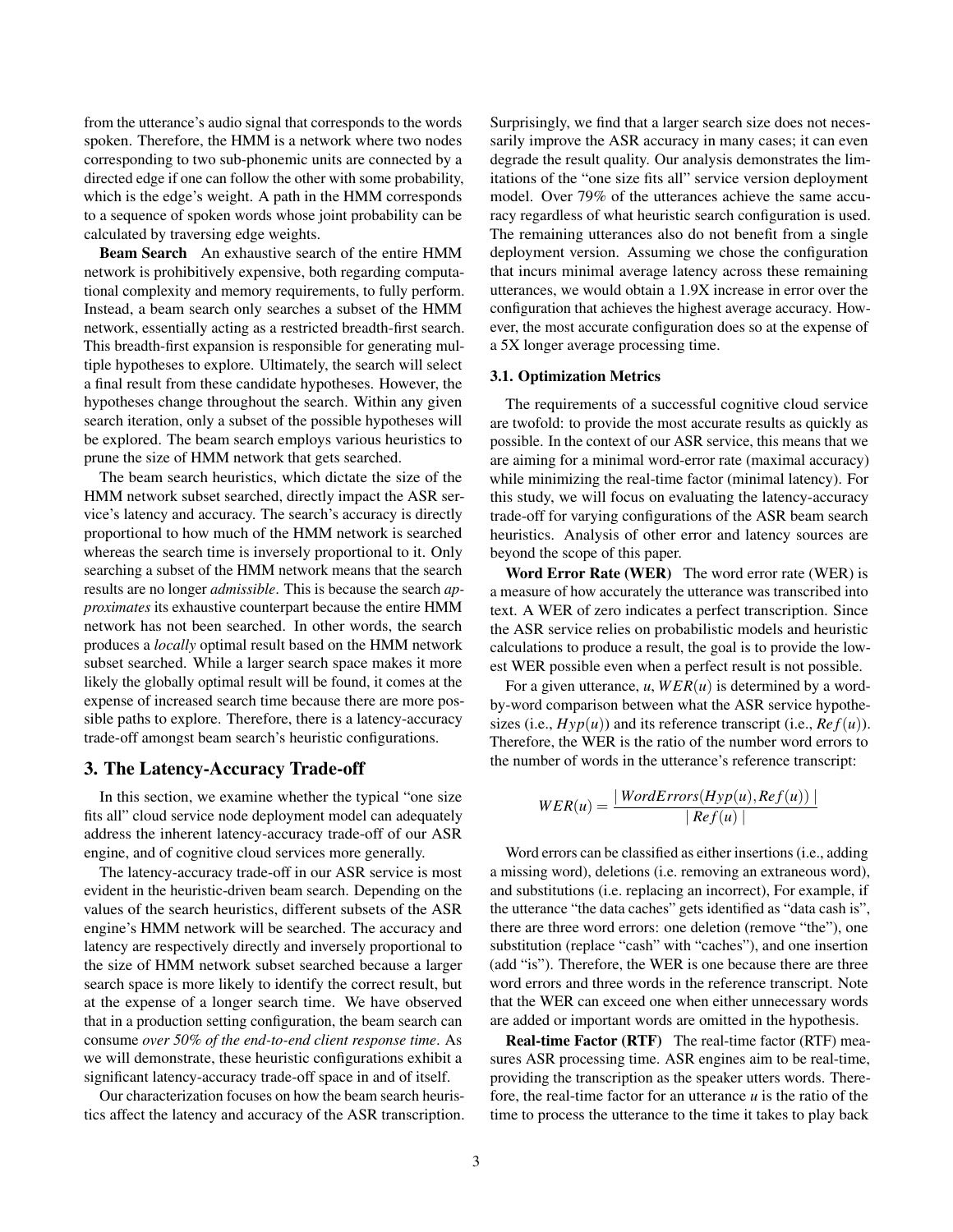the utterance as audio:

$$
RTF(u) = \frac{ProcessingTime(u)}{AudioPlaybackTime(u)}
$$

Intuitively, the real-time condition is met when RTF is exactly one. However, it is desirable to reduce the RTF to a value below one to minimize resource utilization.

Sources of Error: Model vs. Search Amongst the many sources of error in our ASR engine, our analysis strictly focuses on the error produced by the beam search under the different heuristic configurations we explore.

There are two main sources of error in our ASR engine: the *model error* and the *beam search error*. Model error is the result of how the HMM network is constructed, and more specifically, of how its underlying acoustic and language models have been trained. Each model has been trained on thousands of hours of audio; the amount of error from training varies across utterances, but it will remain the same across the different beam search heuristic configuration experiments. Therefore, the model error will be constant across experiments.

Identifying the exact division of model and search error is a non-trivial task, so we approximate them instead. The insight behind our approximation is twofold. First, the model error will be constant across different search configurations because the underlying probabilities within the HMM network do not change; only what parts of it are. Second, given a comprehensive set of search heuristic configurations, it is likely that the minimum search error in the set is very close to (or even identical with) the minimum search error overall.

Therefore, we approximate the model error for an individual utterance *u* using the minimum WER we observe across the set of the heuristic configurations *C*:

$$
ModelError(u) \approx \min_{c \in C} WER_c(u)
$$

This allows us to isolate the impact a given beam search configuration *c* has on transcribing an utterance *u* as:

$$
SearchError_c(u) \approx \frac{WER_c(u) - ModelError(u)}{ModelError(u)}
$$

*SearchError<sup>c</sup>* provides a suitable metric to compare the effects of different heuristic search configurations. Given an utterance *u*, *SearchError*<sub>*c*</sub>(*u*) isolates the extent to which the ASR accuracy is degraded relative to the best accuracy (i.e., minimal WER) among all the configurations we study.

### 3.2. Search Error Characterization

We find that the great majority of utterances do not incur any search error regardless of heuristic configurations used. However, the utterances that do incur search error are very sensitive to the heuristic configurations used. This is notable because if the search error did not vary amongst the different heuristic configurations, the tuning problem would be trivial:

<span id="page-3-0"></span>

**Fig. 2: Distribution of search error ranges. Only 20% of the utterences exhibit search error, but are very sensitive to the beam search heuristic configurations used.**

simply the most responsive configuration should be used. Our analysis spans over 35,000 utterances from the VoxForge open-source speech transcript repository [\[3\]](#page-5-2).

We study these utterances across ten diverse heuristic combinations. These ten heuristic configurations were chosen based on a best-fit latency-accuracy curve produced through an exhaustive heuristic value sweep (i.e., grid search) of six heuristics. These heuristics are the cross product of two orthogonal considerations: (1) hypothesis pruning policies (i.e., beam and max) and (2) the scope they applied (i.e., local, global, and network). The beam pruning policy only allows the top N most probably hypotheses to be searched and the max policy restricts the maximum size of a hypothesis search. Because multiple hypotheses are being explored at once, these policies are applied at different scopes spanning a single hypothesis (i.e., local), a branch of hypothesis (i.e., global), and the entire subset of the HMM current being searched (i.e. network).

Fig. [2](#page-3-0) shows the distribution of worst-case search error observed across the utterances. The resulting curve is a longtailed distribution where the outstanding majority (i.e., 79%) of the utterances have a worse-case search error of zero. The WER of these utterances does not change regardless which of the different beam search configurations are used. However, the remaining 21% can incur significant search error depending on the configuration used. Over 6% of the utterances can experience dramatic increases in WER. Depending on the configuration the WER can increase by over 100%. In the worst cases, WER increases by 5900%.

#### 3.3. Latency-Accuracy Trade-off Analysis

We take a closer look at the 21% of the utterances that incur search error depending on the search heuristics (configuration) used. Throughout the remainder of this section, we refer to these utterances as the *search-sensitive* utterances.

We systematically classify search-sensitive utterances into three categories based on their latency-accuracy behavior. We use these categories to motivate our multi-versioning deployment approach as we will show that each category calls for a different ASR engine configuration. Representative utterance latency-accuracy curves from each category are shown in Fig. [3.](#page-4-0) We now discuss each category and its implications: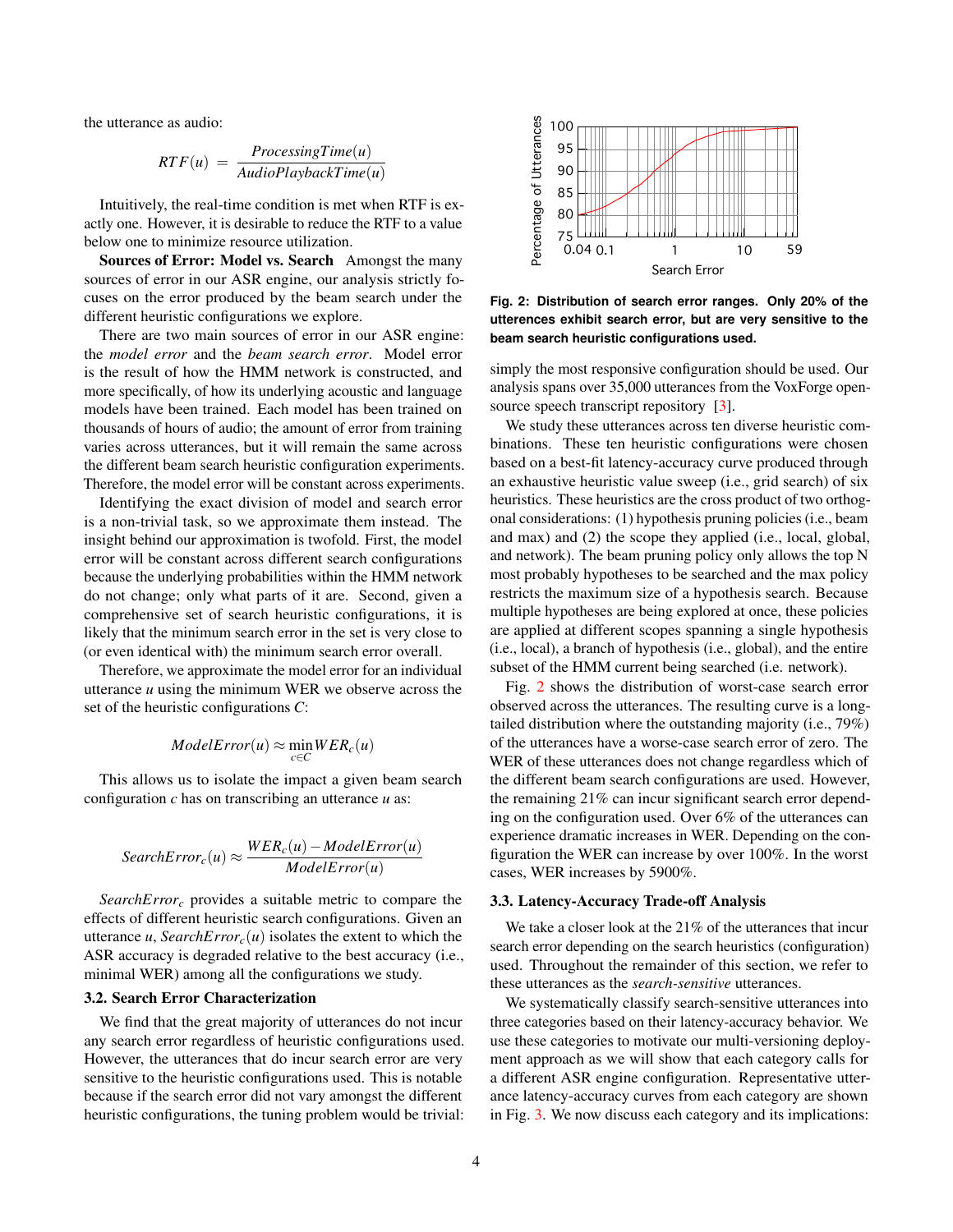<span id="page-4-0"></span>

<span id="page-4-2"></span><span id="page-4-1"></span>**Fig. 3: Latency-accuracy behaviors of the ASR engine across different dynamic search configurations. These behaviors fall into three distinct categories depending on how their accuracy varies with increased search time. While the majority of the utterances do not change depending on the configuration, a significant portion of utterances are sensitive to processing time – often conflicting with one another.**

*Accuracy Improves* Fig. [3a](#page-4-1) shows that some utterances benefit from increasing the HMM search space (i.e, increased latency). This follows the intuition that a more rigorous search can yield more accurate results. The search error plot in Fig. [3a](#page-4-1) reaches its minimum WER at the ninth configuration, which reduces search error by 36%. However, reducing the search error is not free because it increases latency four-fold.

*Accuracy Degrades* Surprisingly, Fig. [3b](#page-4-2) shows that for some utterances a larger search space can actually increase the search error. This may occur when the search produces a locally, rather than globally, optimal result. In contrast to the previous category, where the search space was constrained, this category shows that the wrong hypotheses can also be selected when the search is too liberally configured.

*Accuracy Non-monotonic* Sometimes utterances do not ex-hibit clear latency-accuracy characteristics, as shown in Fig. [3c.](#page-4-3) The HMM subset searched for these utterances is sensitive to the search heuristics used. The search error fluctuates across configurations without a clear trend. In cases, where the WER reaches 0, the heuristics happened to constrain the search space in such as way that the globally optimal value could be found.

Fig. [3d](#page-4-4) shows a breakdown of the search-sensitive utterances into the three latency-accuracy behavior classifications previously introduced. A more comprehensive search improves the accuracy for more than half of the search-sensitive utterances. Although fewer in number, there is a sizable portion of search-sensitive utterances, whose accuracy degrades with execution time. While not shown, the utterances with non-monotonic behavior typically achieve lower search error with larger, as opposed to smaller, searches, further endorsing increased service processing time.

### 3.4. "One Size Fits All" Analysis

Our "one size fits all" analysis, shown in Fig. [4,](#page-4-5) demonstrates the limitations of deploying a single configuration to handle all utterances. For each of the ten configurations, we show the search error and RTF averaged across the searchsensitive utterances. There is an inverse relationship between search error and RTF. Left-to-right in Fig. [4](#page-4-5) the average search error is reduced from 70% in configuration one to 24.7% in

<span id="page-4-4"></span><span id="page-4-3"></span>configuration ten. However, the accuracy improves at the expense of a fivefold increase in the average RTF.

Fig. [4](#page-4-5) shows that achieving a low search error for all utterances requires a configuration with a relatively high RTF. However, based on our earlier classification, there exists a subclass of the utterances, whose search error will not improve with larger RTF. In fact, we established that there exist a subclass of utterances for which the accuracy even degrades with larger RTF. As a result, choosing a single configuration to process all utterances, will not only incur unnecessary latencies in some cases, it may even sacrifice accuracy.

### 4. Service Node Multi-Versioning

In this section, we introduce the concept of service node multi-versioning and demonstrate how it overcomes the limitations of the "one size fits all" deployment scheme. The idea is simple: deploy a set of versions each configured differently, tailored to specific characteristics of utterances. Our analysis shows that very few versions are needed to provide substantial accuracy and processing efficiency improvements. However, a multi-versioned cloud introduces new complexities, including version selection and resource allocation.

Evaluation Fig. [5](#page-5-3) demonstrates the potential of service node multi-versioning to simultaneously improve the responsiveness and accuracy of the ASR service over deploying a single version. In practice, cognitive service providers typi-

<span id="page-4-5"></span>

**Fig. 4: WER and RTF trends across different ASR engine dynamic search configurations. Overall, increasing the beam search time results in lower search error. The fastest configuration significantly outperforms the most accurate one and vice-versa in the case of accuracy.**